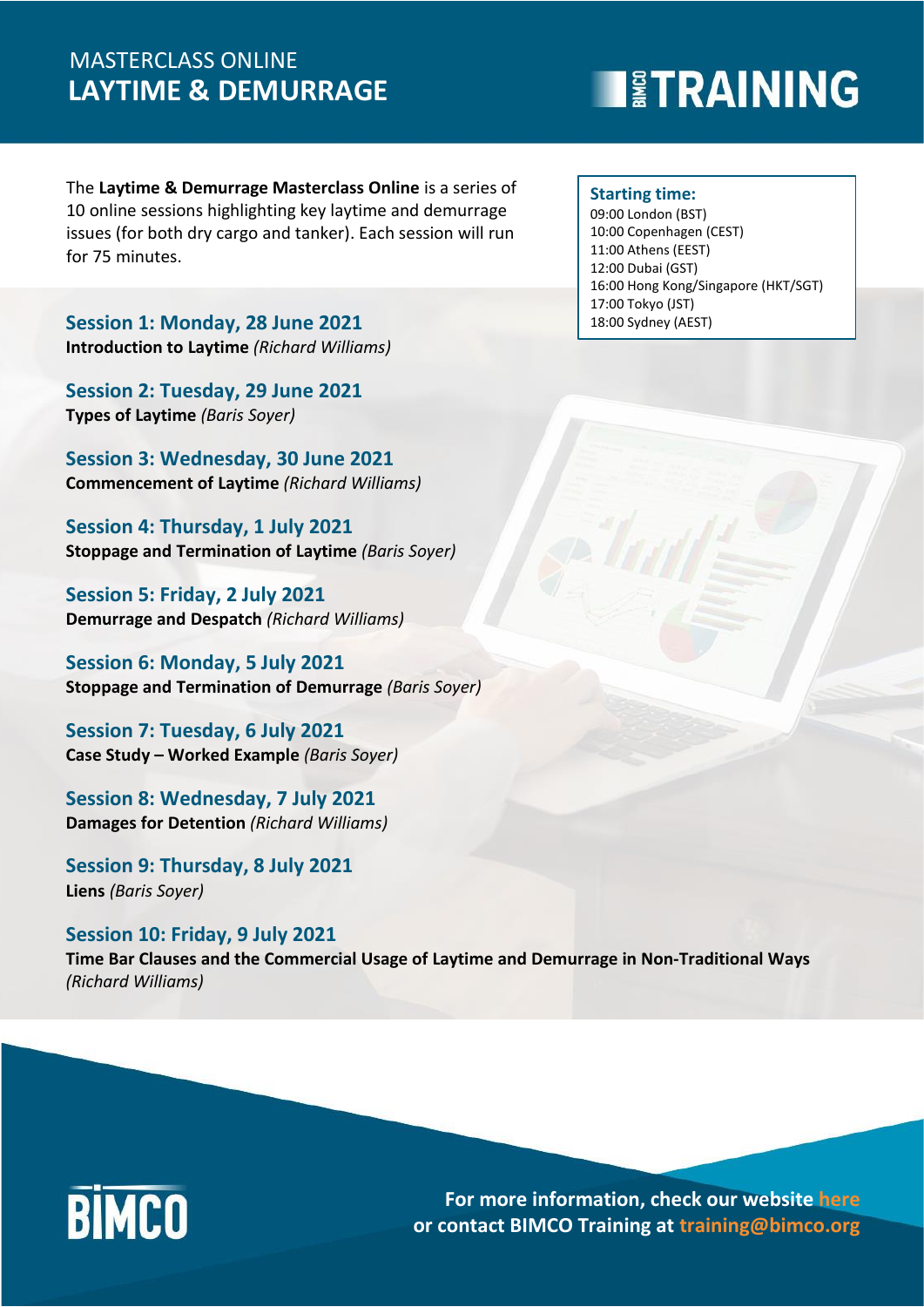## **LAYTIME & DEMURRAGE** MASTERCLASS ONLINE

# **TETRAINING**

### **Expert speakers:**



### **Richard Williams**

Richard was a partner with Ince & Co for 25 years and was chairman of the firm's dry shipping business group specialising in carriage of goods, charter parties and P&I issues. He was regularly consulted both by private clients and also by United Nations agencies and other international bodies in relation to industry-wide issues. He is the author of numerous articles on shipping law and is co–author of the standard textbook "Limitation of Liability for Maritime Claims" published by Lloyds of London

Press (4th edition 2005). He is now a consultant to Ince & Co and a visiting professor, teaching maritime law at Swansea University.



#### **Baris Soyer**

Professor Soyer is the Director of the Institute of International Shipping and Trade Law at Swansea University (www.swansea.ac.uk/law/istl). He is a member of the British Maritime Law Association and British Insurance Law Association. He is the author of Warranties in Marine Insurance published by Cavendish Publishing (2001), Marine Insurance Fraud published by Informa Publishing and of an extensive list of journal articles published in elite journals such as Lloyd's Maritime and Commercial

Law Quarterly, Journal of Business Law, Cambridge Law Journal, Edinburgh Law Review, Law Quarterly Review, Torts Law Journal and Journal of Contract Law. He sits on the editorial boards of the Journal of International Maritime Law, Shipping and Trade Law and editorial committee of the Lloyd's Maritime and Commercial Law Quarterly (International Maritime and Commercial Law Yearbook). He currently teaches Admiralty Law, Charter parties: Law and Practice and Marine Insurance on the LLM Programme, and is the Director of Shipping and Trade LLM programmes at Swansea.

### **Facilitator:**



#### **Merete Lund Greisen**

Merete Lund Greisen is Head of Support & Advice and has been with BIMCO since April 2013 and is responsible for advising and guiding BIMCO members on contractual issues and disputes. This involves recommending the right charter party forms, commenting on terms and clauses agreed (and to be agreed), interpretation and construction of charter parties and clauses. In addition to many years of relevant experience from the chartering departments of shipowners/operators, her

background also gives her a cargo owner's point of view in all chartering aspects.



**For more information, check our website [here](https://www.bimco.org/training) or contact BIMCO Training at training@bimco.org**